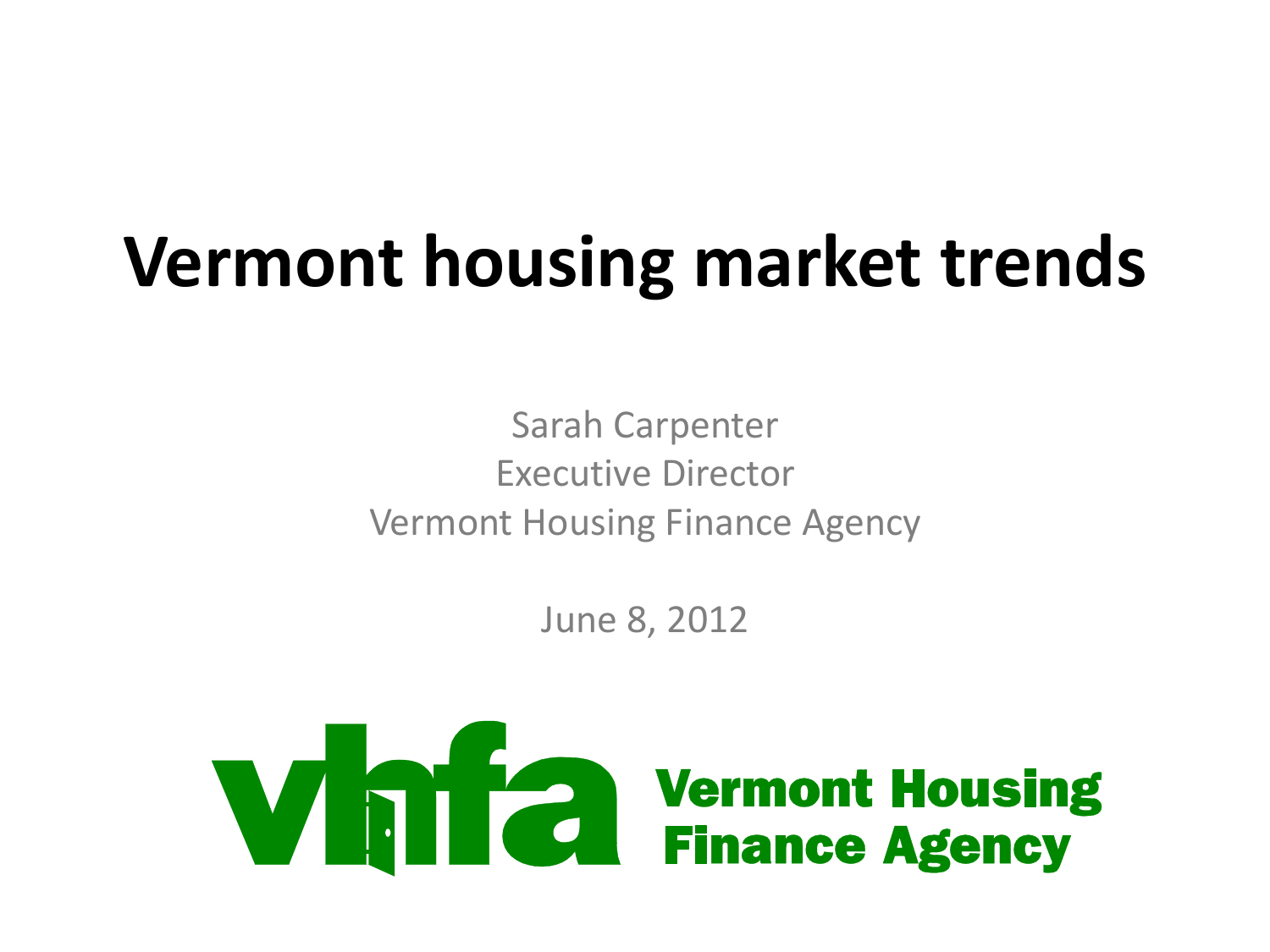#### **Number of households is growing, especially in Northern Vermont**

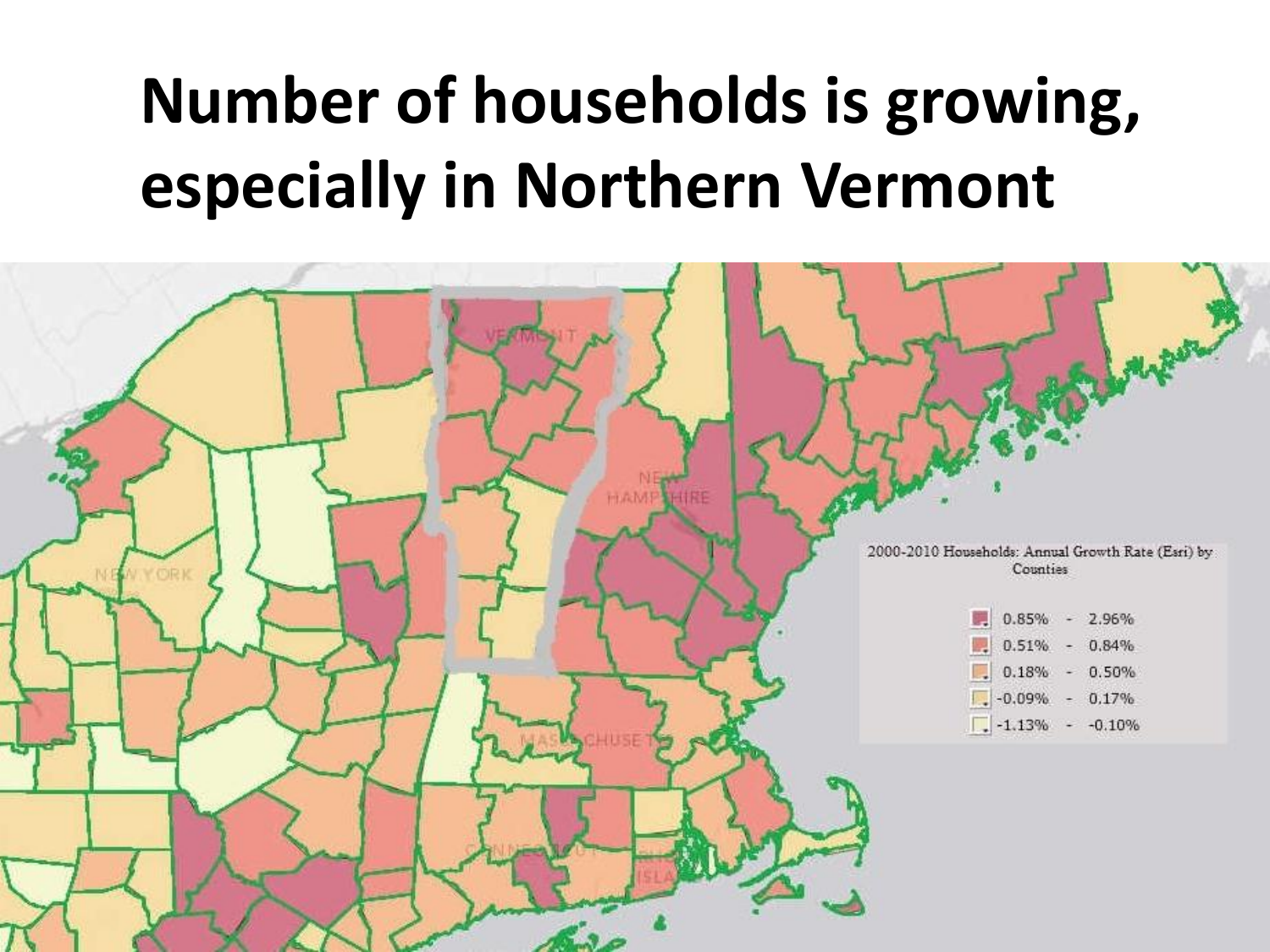#### **Rising number of households caused by population growth and smaller households**

|                      | 2000    | 2010    | % change |
|----------------------|---------|---------|----------|
| Population           | 588,067 | 600,412 | $2\%$    |
| Households           | 240,634 | 256,442 | $7\%$    |
| Average<br>household |         |         |          |
| size                 | 2.44    | 2.34    | $-4%$    |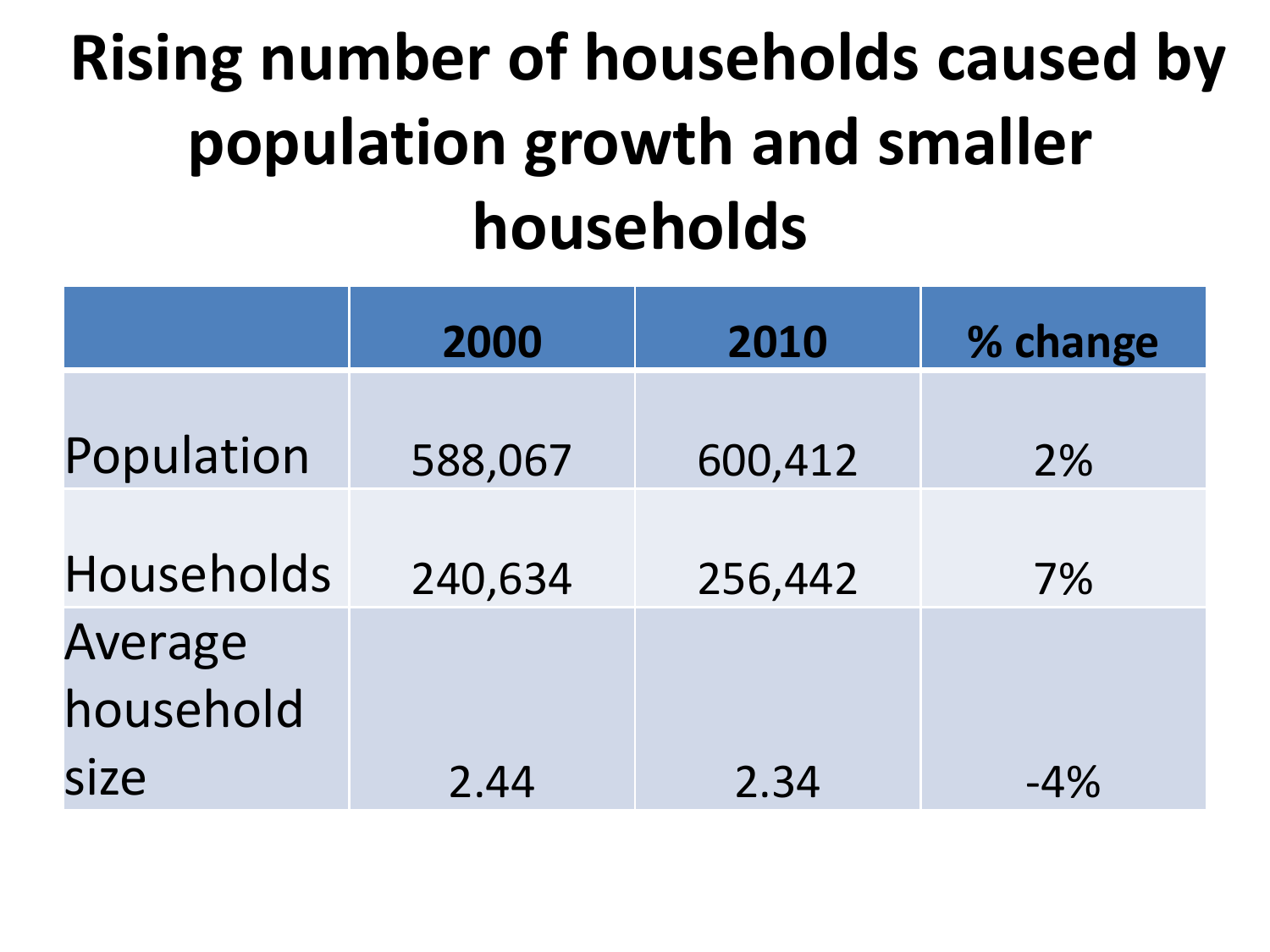# **Householders aged 45+ account for all of VT's growth**

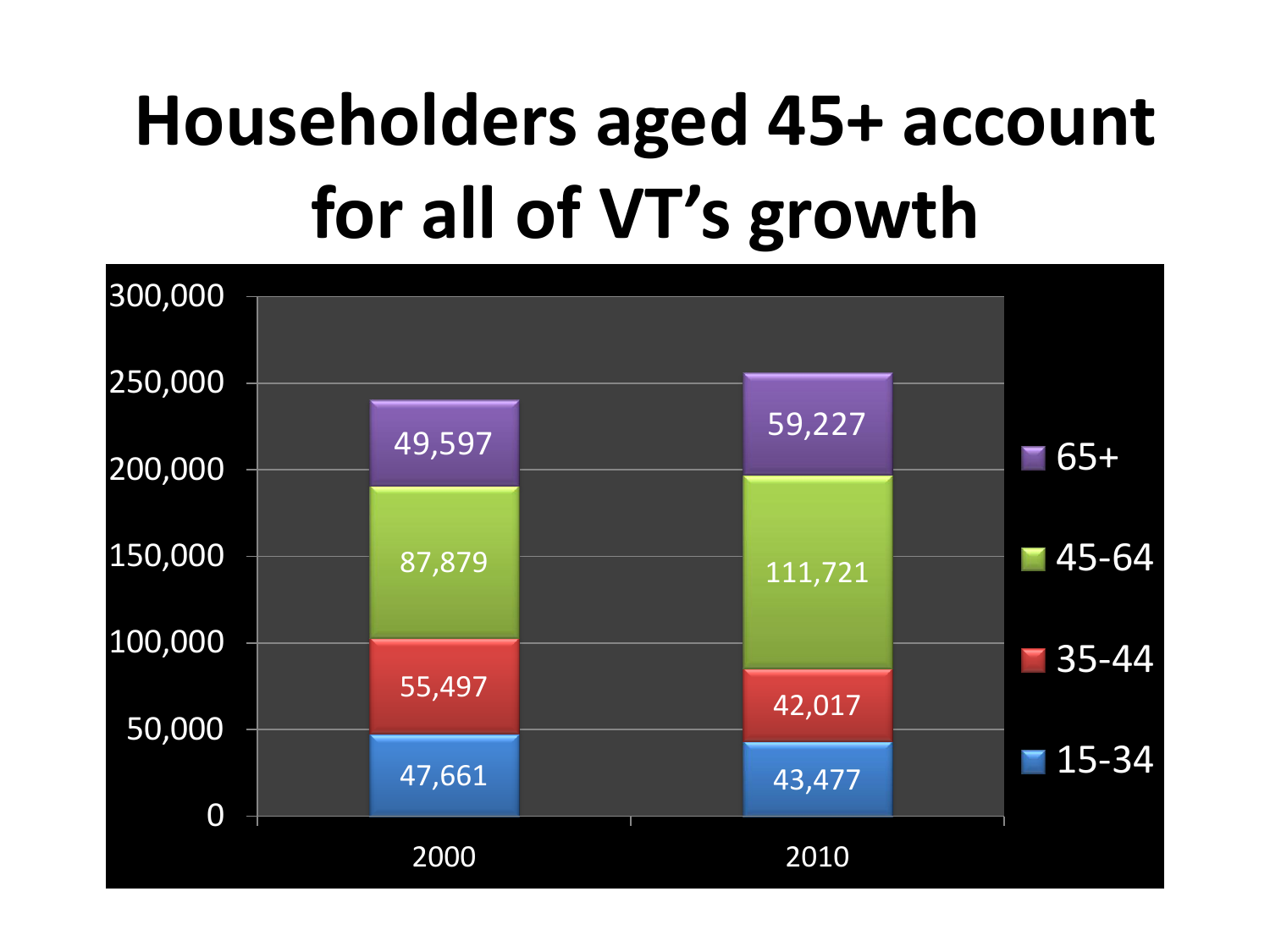#### **Rental vacancy rates in Vermont are consistently low**



*Data source: U.S. Census Bureau, Housing and Household Economic Statistics Division*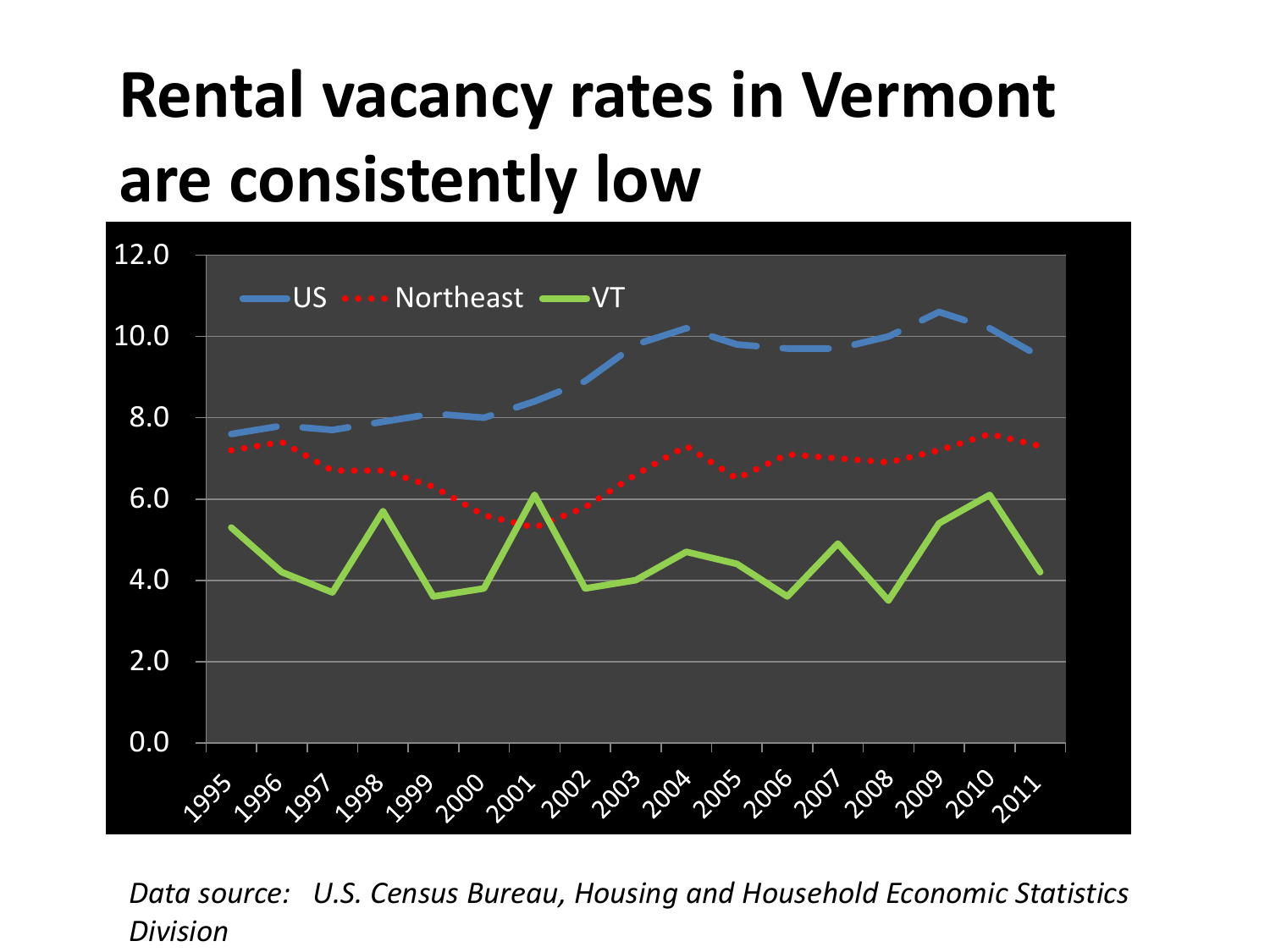#### **Since late 1990s, vacancy rates among owned VT homes are also low**



*Data source: U.S. Census Bureau, Housing and Household Economic Statistics Division*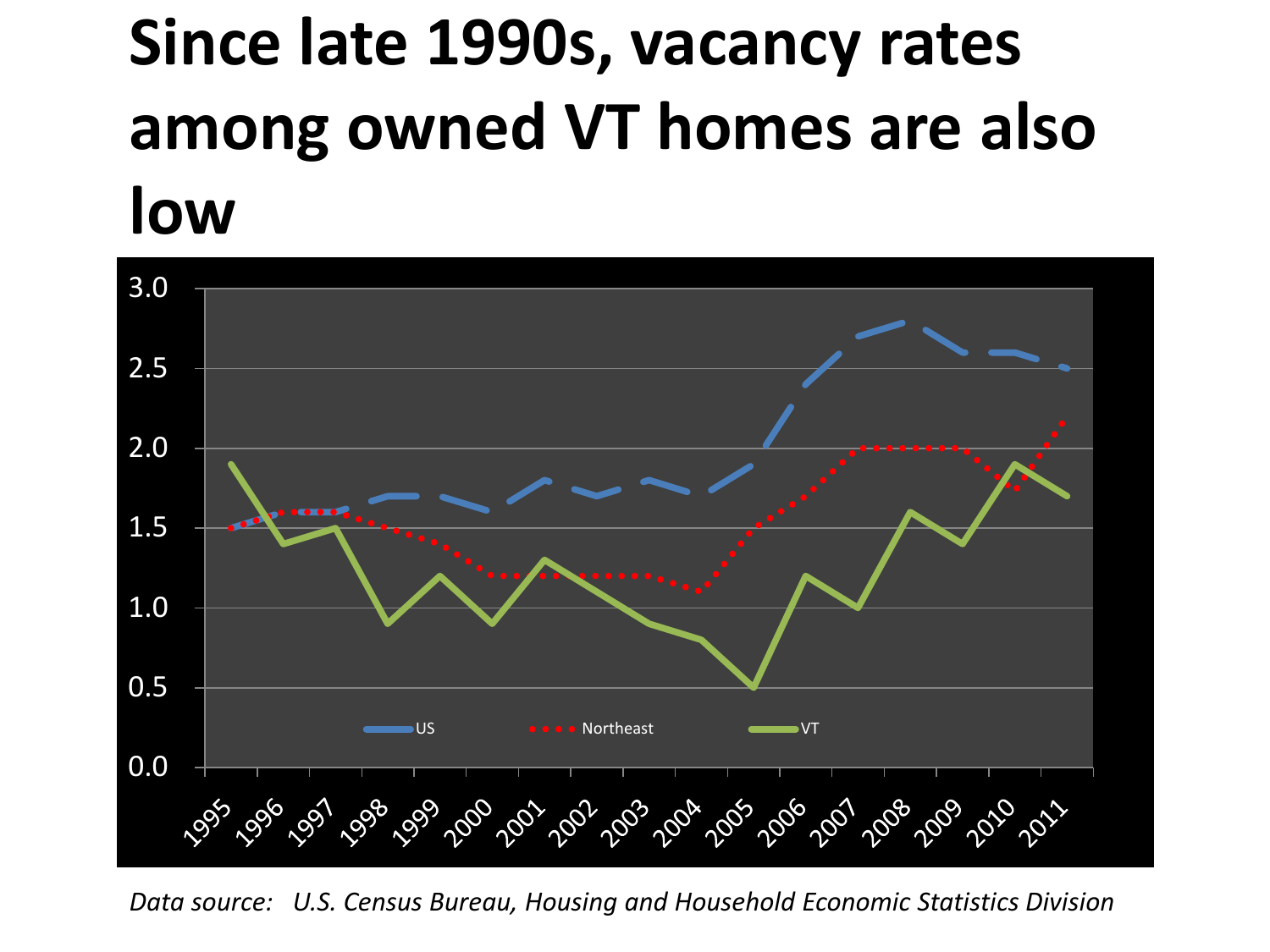## **Except for 2009, Vermont home prices and rents consistently rise**



*Data sources: VT Dept. of Taxes and U.S. Census Bureau.*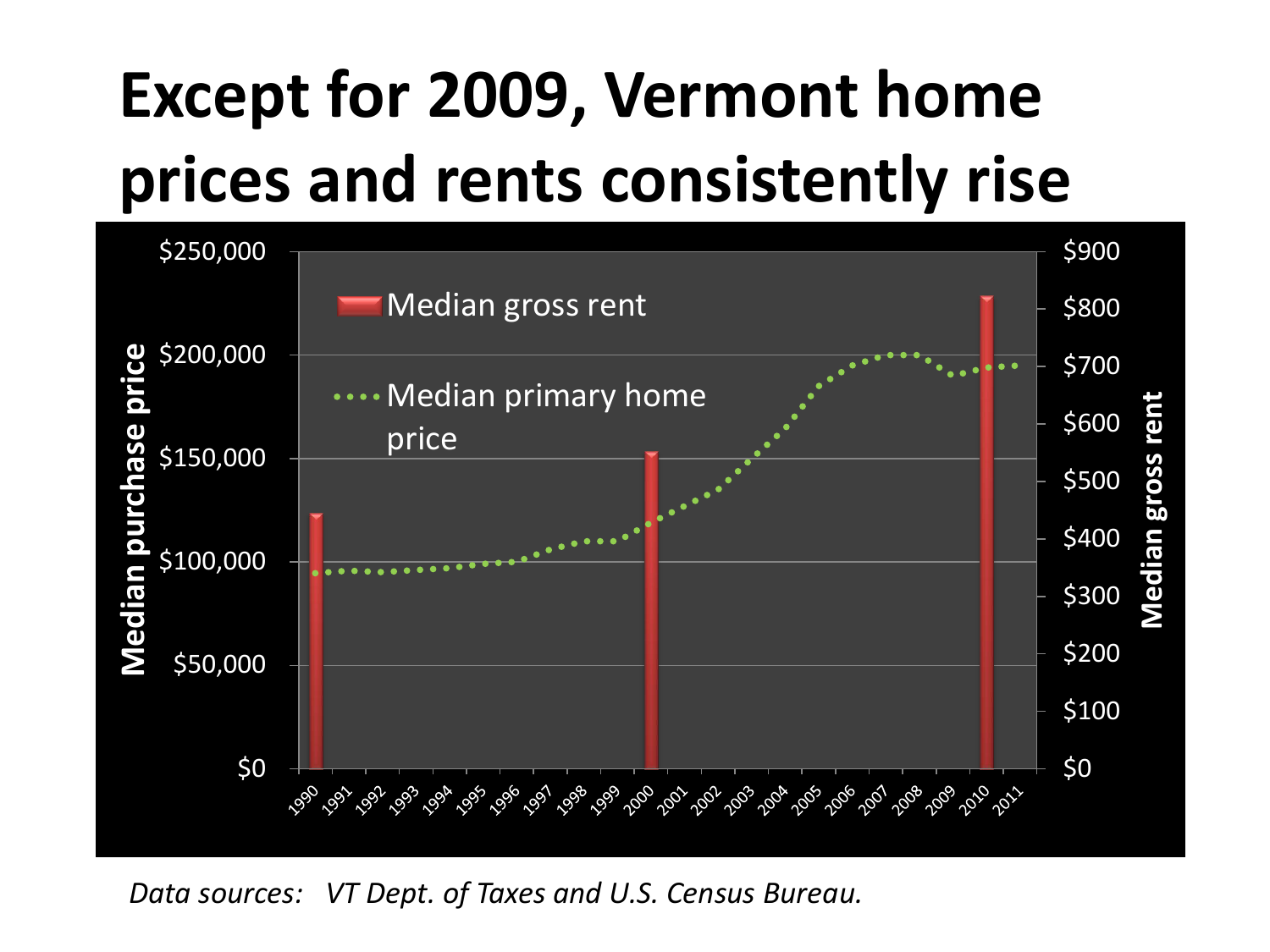#### **As a result, many households are cost burdened by housing expenses**



*Data source: U.S. Census* Bureau*, American Community Survey, 2006-2010*. \*Excludes owners without mortgages.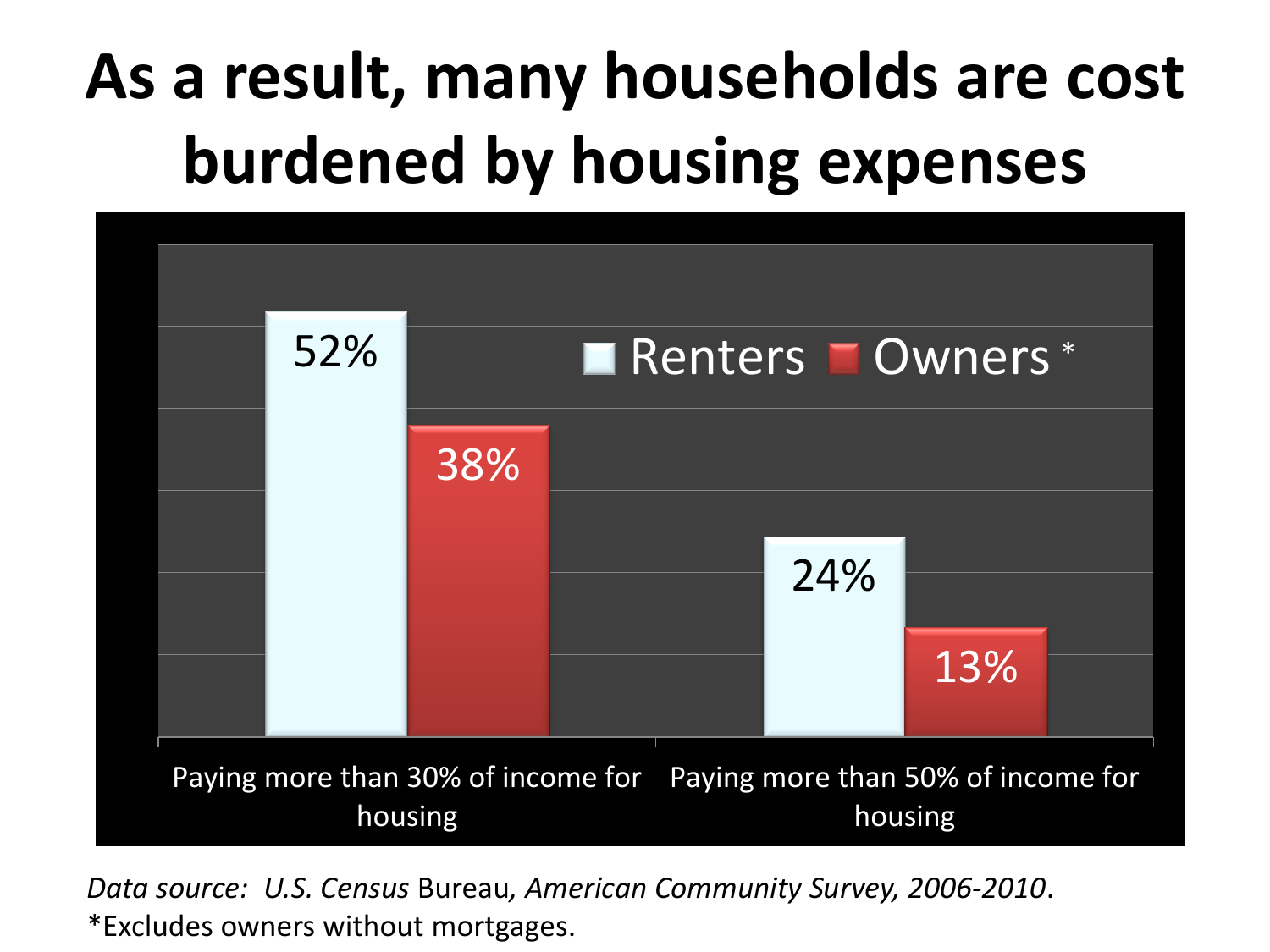#### **Foreclosures rose in VT, but not as much as in other states**



Date source: MBA National Delinquency Survey, Q1 2012.